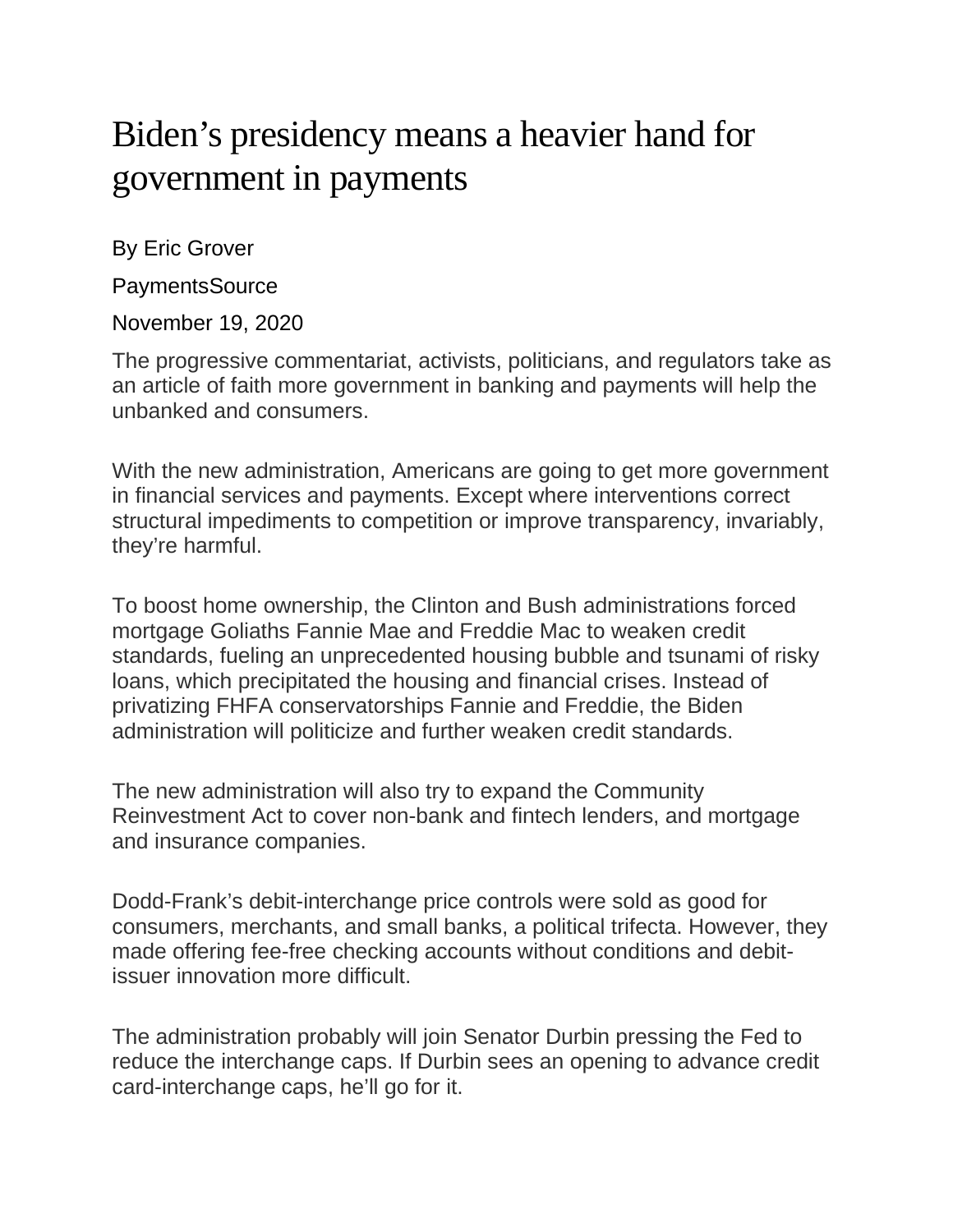Trump's DOJ challenged Visa's acquisition of data-sharing network Plaid, contending it will suppress the development of systems competing with America's leading payment network. It's not hard to imagine Durbin whispering in Biden's AG's ears encouraging an antitrust run at Visa.

Operation Choke Point, which regulators used to prevent banks and payment processors from serving politically out-of-favor industries including subprime credit, is likely to be reincarnated.

Additionally, the [Biden-Sanders Unity Task force supports postal banking](https://joebiden.com/wp-content/uploads/2020/08/UNITY-TASK-FORCE-RECOMMENDATIONS.pdf) [and the Fed banking consumers directly,](https://joebiden.com/wp-content/uploads/2020/08/UNITY-TASK-FORCE-RECOMMENDATIONS.pdf) which would have the central bank competing with rather than serving banks.

Both sides of the political aisle are sympathetic to a digital Fed dollar, but progressives prefer a model where consumers have Fed accounts as opposed to digital dollars distributed through banks, as the [Digital Dollar](https://www.digitaldollarproject.org/)  [Project's](https://www.digitaldollarproject.org/) Chris Giancarlo proposes.

The unbanked are also used to push for more regulation and a greater government role in banking, though the private market is improving financial inclusion.

By 2019, with a modicum of deregulation, the percentage of unbanked U.S. households declined to [5.4%,](https://www.fdic.gov/analysis/household-survey/2019report.pdf) the lowest in history. Fully 56.2% of unbanked households report they aren't interested in having a bank account. As reasons for not having a bank account, 49% cite not having enough money to meet account minimums, 36% don't trust banks, and 36% express privacy concerns.

Almost 10,000 banks and credit unions compete for Americans' business. Putting them in a tighter regulatory straitjacket will make it harder to serve riskier and less traditional consumers and businesses.

A host of private-sector players already are focusing largely on the underserved. GPR prepaid card specialists Green Dot and Netspend provide basic banking to millions.